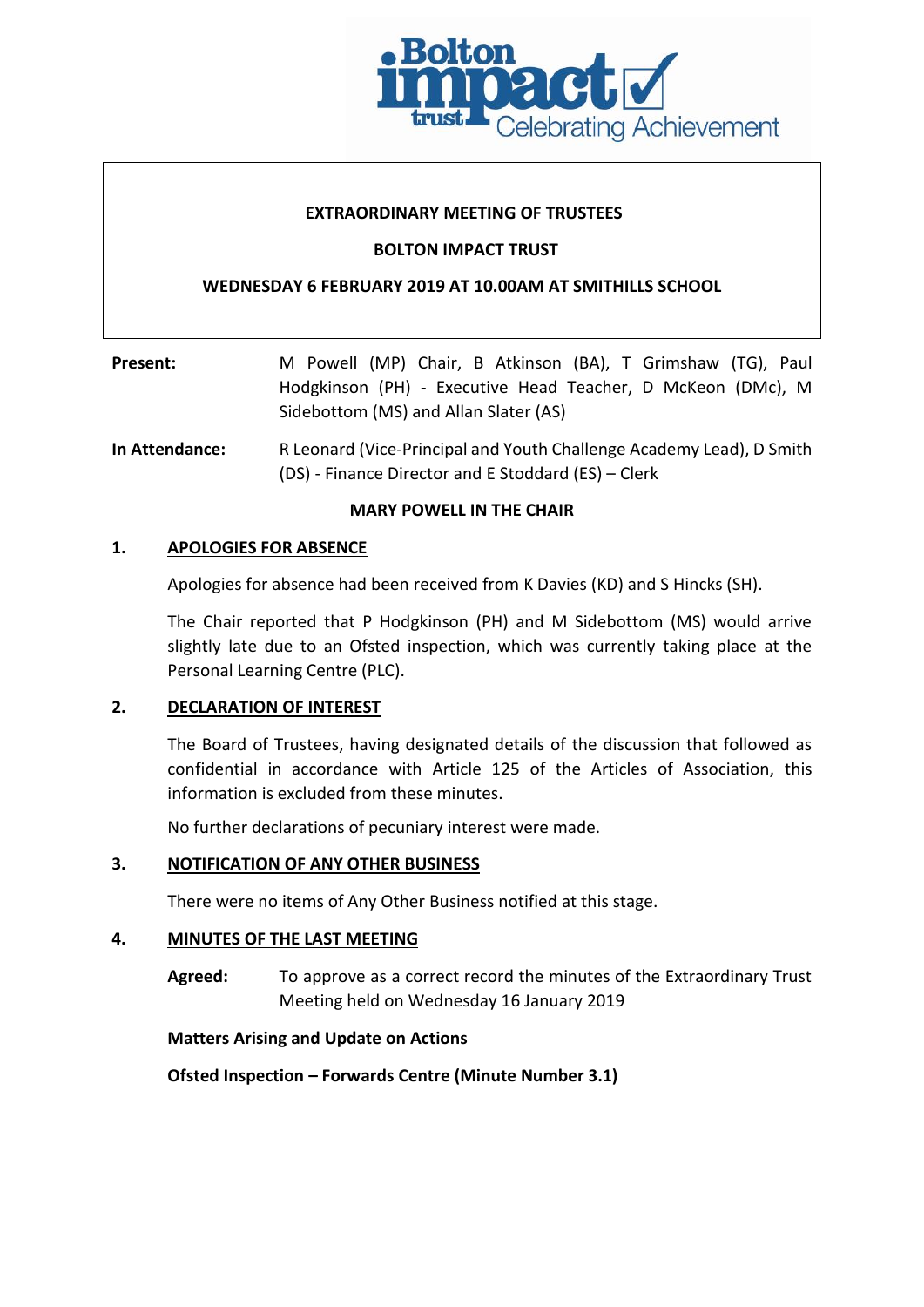DS confirmed that the Ofsted report had since been received and had been uploaded onto the website.

## **Lever Park (Minute Number 5)**

In response to questions DS reported that the Trust was now working with Phil McKenna, an external HR consultant, and Mr McKenna had attended restructure meetings held with Lever Park staff.

## **Primary Local Governing Board – Minute Number 8**

RL reported that Primary Youth Challenge had now moved from the Primary LGB to the Secondary LGB and the terms of office had been updated accordingly.

It was noted that many of the discussions at the meeting on 16 January would be continued today and had been included on the agenda.

The Chair suggested that the formal response to the ESFA letter be discussed at this point whilst Trustees awaited the arrival of the Executive Principal. It was noted that the Finance Director would lead on this item.

## **5. FORMAL RESPONSE TO ESFA LETTER**

PH and MS joined the meeting.

The Board of Trustees, having designated details of the discussion that followed as confidential in accordance with Article 125 of the Articles of Association, this information is excluded from these minutes.

# **6. UPDATE ON LA PAYMENTS**

The Board of Trustees, having designated details of the discussion that followed as confidential in accordance with Article 125 of the Articles of Association, this information is excluded from these minutes.

# **7. LEVER PARK RESTRUCTURE UPDATE**

The Board of Trustees, having designated details of the discussion that followed as confidential in accordance with Article 125 of the Articles of Association, this information is excluded from these minutes.

## **8. CO-OPERATIVE ACADEMY TRUST**

The Board of Trustees, having designated details of the discussion that followed as confidential in accordance with Article 125 of the Articles of Association, this information is excluded from these minutes.

## **9. COMMISSIONING / TENDERING**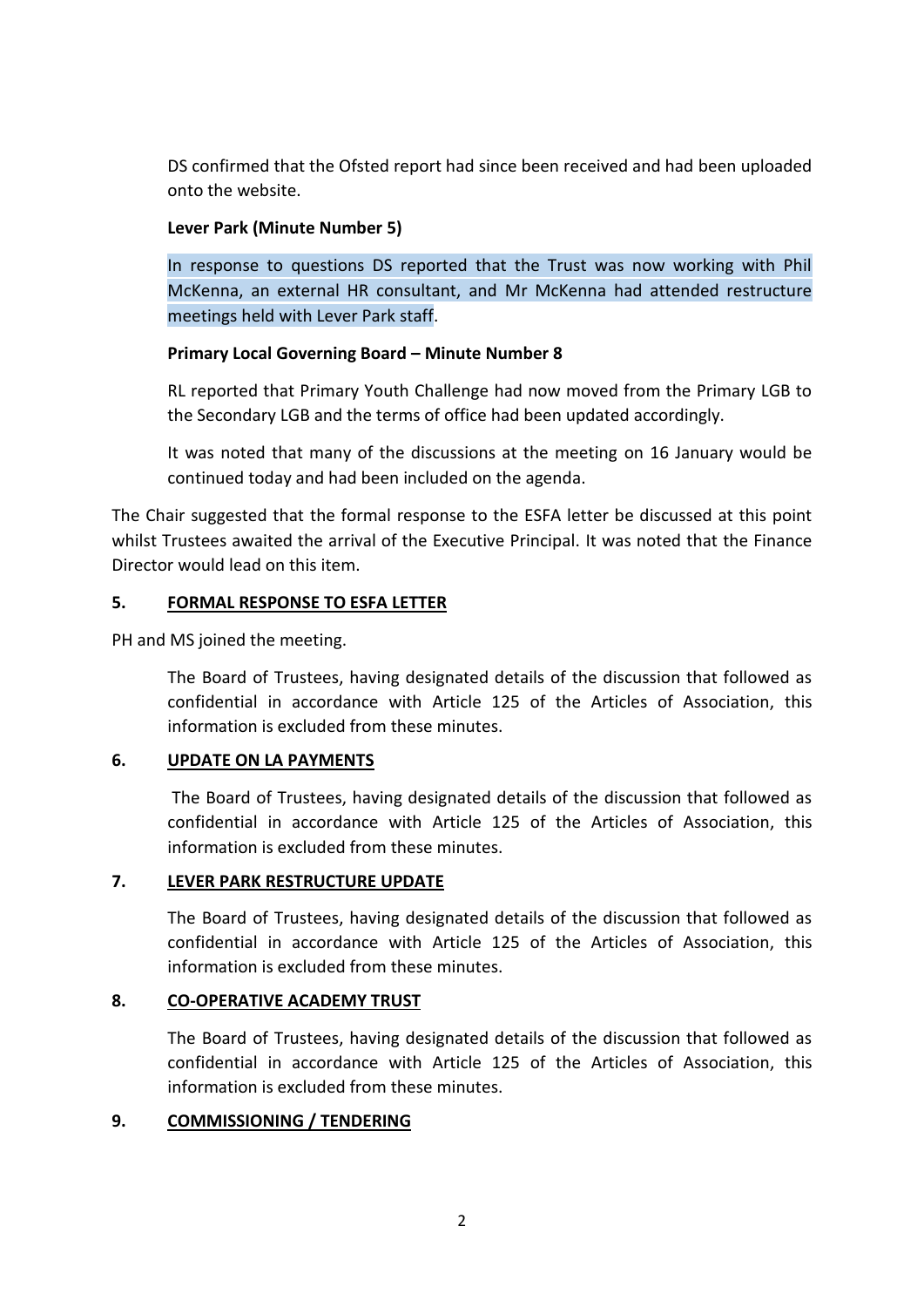The Board of Trustees, having designated details of the discussion that followed as confidential in accordance with Article 125 of the Articles of Association, this information is excluded from these minutes.

### **10. NEXT STEPS**

This item had already been discussed during the meeting.

### **11. DATE OF NEXT MEETING**

Agreed: i) That an extraordinary meeting be convened w/c 25<sup>th</sup> Feb with 3 dates being supplied to BB and TB

> ii) That the date and time of the extraordinary meeting be emailed to Trustees once a response had been received from BB and TB

> iii) That the next termly meeting of the Trust Board be held on Tuesday 2 April 2019 at 4.00pm at Youth Challenge

### **12. CONSENT TO ABSENCE**

**Agreed:** To consent to the absence of K Davies and S Hincks

### **13. ANY OTHER URGENT BUSINESS**

All Trustees were asked to complete the on-line PREVENT training.

Action: RL (send link to Trustees)

### **14. CONFIDENTIALITY**

The Chair reminded all Trustees that strict confidentiality was required regarding today's discussions.

**Agreed:** That the main items of discussion at this meeting be designated as confidential in accordance with the Academy's Memorandum and Articles of Association including:

Minute Number 2,5,6,7,8 and 9

With no further business the meeting closed at 12.10 pm

Signed as a correct record:

Date: \_\_\_\_\_\_\_\_\_\_\_\_\_\_\_\_\_\_\_\_\_\_\_\_\_\_\_\_\_\_\_\_\_\_\_\_\_\_\_